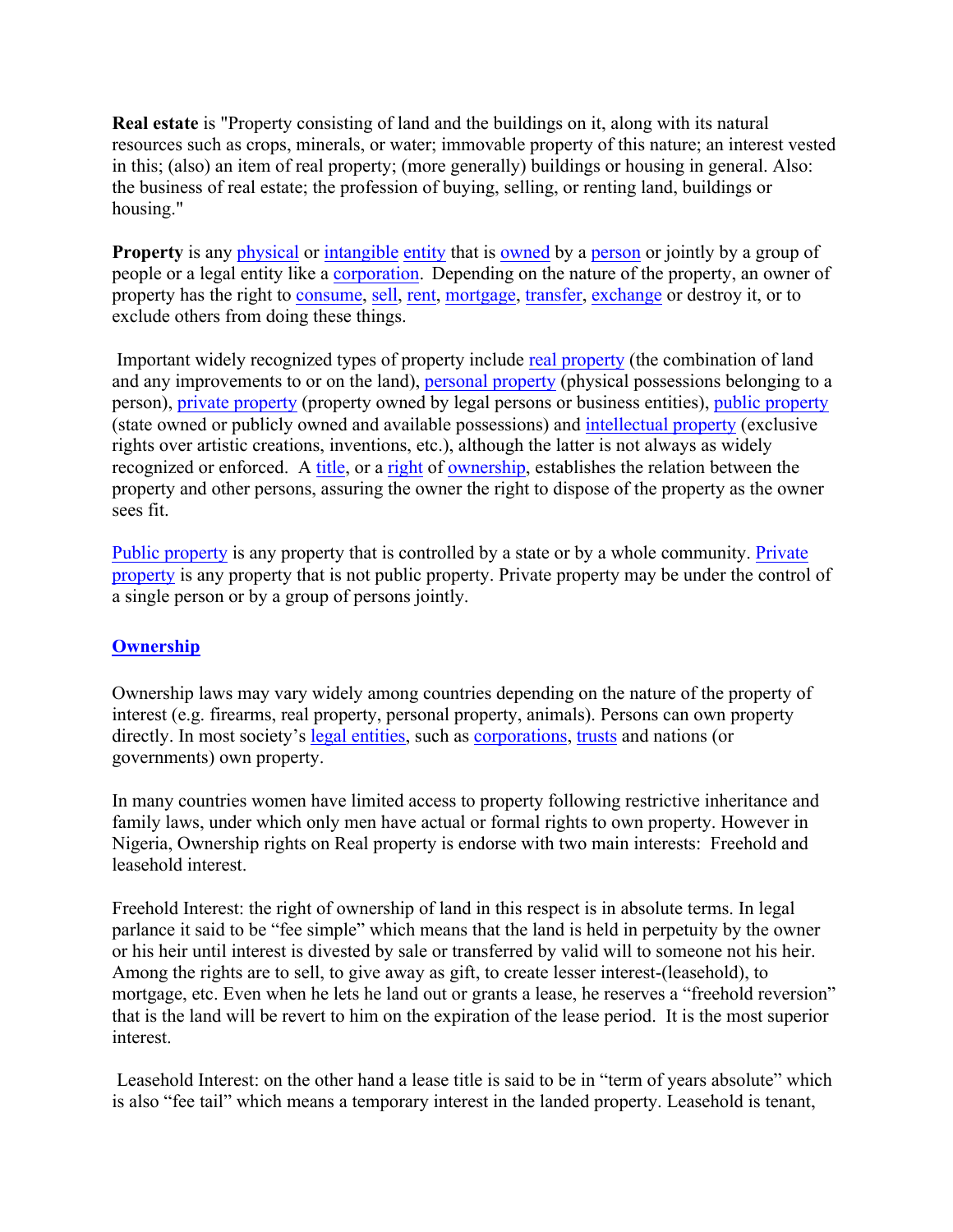"tenant for a term of years". In other words, a leasehold estate does not carry an interest in the land in perpetuity. It is merely a lease of the land against payment of a rent termed "ground rent" for a fixed term of years or for a term, which is limited to come to an end at or before some fixed date.

# **Real estate economics**

**Real estate economics** is the application of economic techniques to real estate markets. It tries to describe, explain, and predict patterns of prices, supply, and demand. The closely related fields of **housing economics** is narrower in scope, concentrating on residential real estate markets as does the research of **real estate trends** focus on the business and structural changes impacting the industry. Both draw on partial equilibrium analysis (supply and demand), urban economics, spatial economics, extensive research, surveys and finance.

# **Overview of real estate markets**

The main participants in real estate markets are:

- **Owner/User** These people are both owners as well as tenants. They purchase houses or commercial property as an investment and also to live in or utilize as a business.
- **Owner** These people are pure investors. They do not consume the real estate that they purchase. Typically they rent out or lease the property to someone else.
- **Renter** These people are pure consumers.
- **Developers** These people prepare raw land for building which results in new product for the market.
- **Renovators** These people supply refurbished buildings to the market.
- **Facilitators** This includes banks, Real Estate Brokers lawyers, and others that facilitate the purchase and sale of real estate.

The owner/user, owner, and renter comprise the demand side of the market, while the developers and renovators comprise the supply side. In order to apply simple supply and demand analysis to real estate markets a number of modifications need to be made to standard microeconomic assumptions and procedures. In particular, the unique characteristics of the real estate market must be accommodated. These characteristics include:

- **Durability** Real estate is durable. A building can last for decades or even centuries, and the land underneath it is practically indestructible. Because of this, real estate markets are modeled as a stock/flow market. About 98% of supply consists of the stock of existing houses, while about 2% consists of the flow of new development.
- **Heterogeneous** Every piece of real estate is unique, in terms of its location, in terms of the building, and in terms of its financing. This makes pricing difficult, increases search costs, creates information asymmetry and greatly restricts substitutability.
- **High Transaction costs** Buying and/or moving into a home costs much more than most types of transactions. These costs include search costs, real estate fees, moving costs, legal fees, land transfer taxes, and deed registration fees. Transaction costs for the seller typically range between 1.5 - 6% of the purchase price.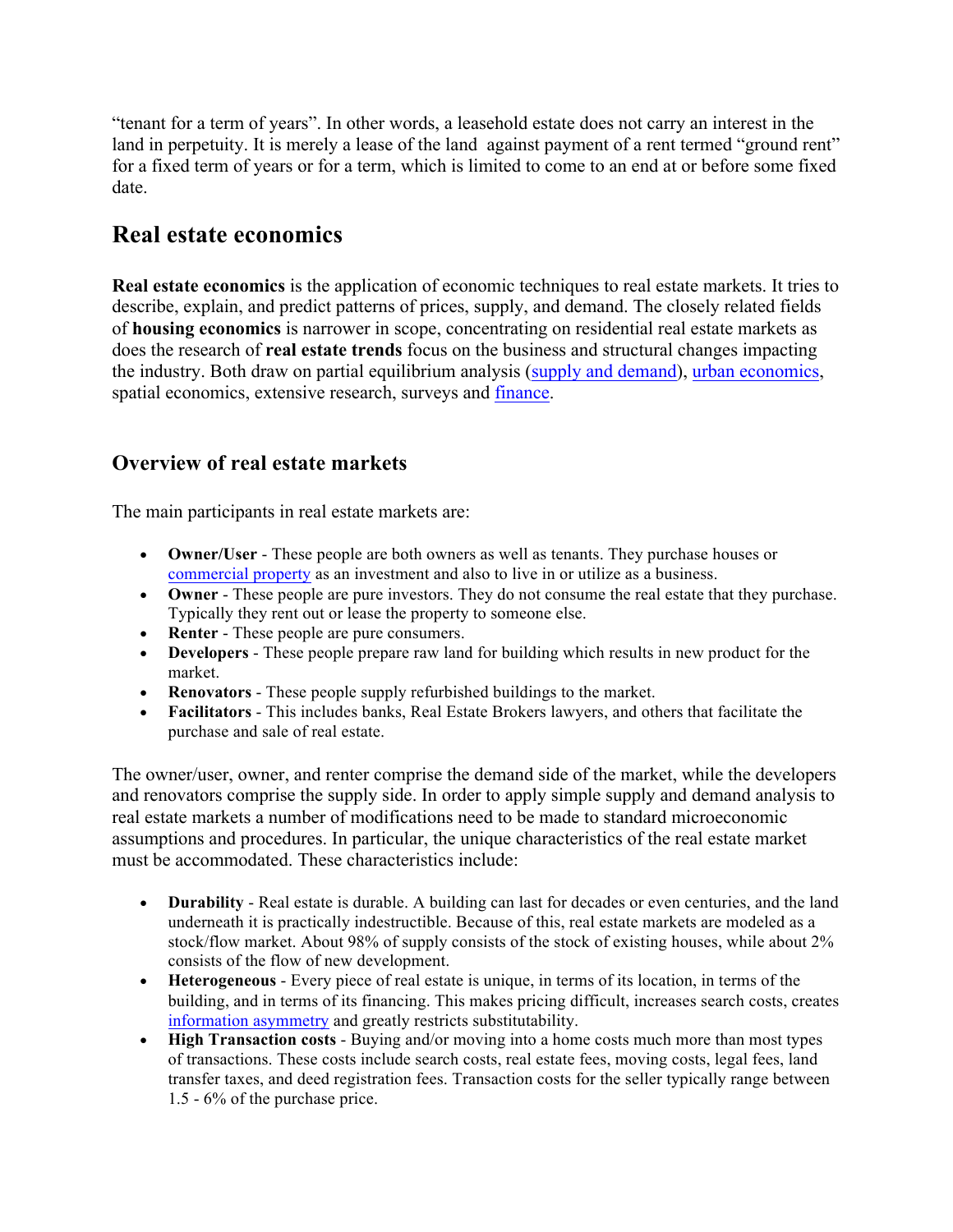- **Long time delays** The market adjustment process is subject to time delays due to the length of time it takes to finance, design, and construct new supply, and also due to the relatively slow rate of change of demand. Because of these lags there is a great potential for disequilibrium in the short run. Adjustment mechanisms tend to be slow, relative to more fluid markets.
- **Both an investment good and a consumption good** Real estate can be purchased with the expectation of attaining a return (an investment good), or with the intention of using it (a consumption good), or both. These functions can be separated (with market participants concentrating on one or the other function) or can be combined (in the case of the person that lives in a house that they own). This dual nature of the good means that it is not uncommon for people to over-invest in real estate, that is, to invest more money in an asset than it is worth on the open market.
- Immobility Real estate is locationally immobile (save for mobile homes, but the land underneath them is still immobile). Consumers come to the good rather than the good going to the consumer. Because of this, there can be no physical market-place.

### **Demand for housing**

The main determinants of the demand for housing are demographic. However other factors like income,

Price of housing,

Cost and availability of credit,

Consumer preferences,

Investor preferences,

Price of substitutes and price of complements all play a role.

The core demographic variables are population size and population growth: the more people in the economy, the greater the demand for housing. But this is an oversimplification. It is necessary to consider family size, the age composition of the family, the number of first and second children, net migration (immigration minus emigration), non-family household formation, and the number of double family households, death rates, divorce rates, and marriages.

Income is also an important determinant. Transitory income varies from year-to-year and across individuals so positive transitory income will tend to cancel out negative transitory income. Many housing economists use permanent income rather than annual income because of the high cost of purchasing real estate. For many people, real estate will be the most costly item they will ever buy.

The price of housing is also an important factor.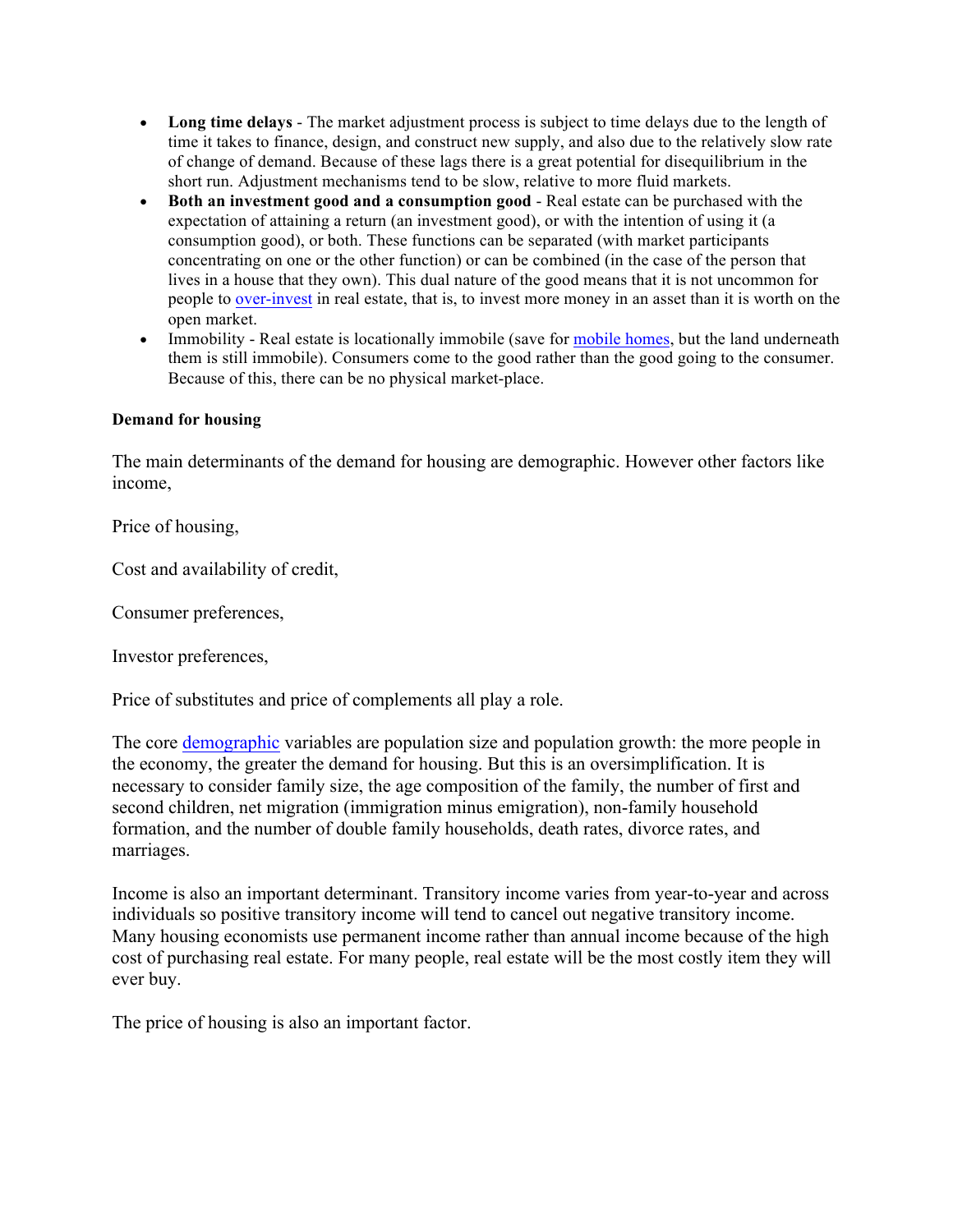# **UTILITY**

An individual household's housing demand can be modeled with standard utility/choice theory. A utility function, such as  $U=U(X1,X2,X3,X4,...Xn)$ , can be constructed in which the households utility is a function of various goods and services (Xs). This will be subject to a budget constraint such as P1X1+P2X2+...PnXn=Y, where Y is the households available income and the Ps are the prices for the various goods and services. The equality indicates that the money spent on all the goods and services must be equal to the available income. Because this is unrealistic, the model must be adjusted to allow for borrowing and/or saving. A measure of wealth, lifetime income, or permanent income is required. The model must also be adjusted to account for the heterogeneousness of real estate. This can be done by deconstructing the utility function. If housing services (X4) is separated into the components that comprise it  $(Z1, Z2, Z3, Z4, \ldots, Zn)$ , then the utility function can be rewritten as

 $U=U(X1,X2,X3,(Z1,Z2,Z3,Z4,...Zn)...Xn)$  By varying the price of housing services  $(X4)$  and solving for points of optimal utility, that household's demand schedule for housing services can be constructed. Market demand is calculated by summing all individual household demands.

# **Supply of housing**

Housing supply is produced using land, labor, and various inputs such as electricity and building materials. The quantity of new supply is determined by the cost of these inputs, the price of the existing stock of houses, and the technology of production. A production function such as  $Q=f(L,N,M)$  can be constructed in which Q is the quantity of houses produced, N is the amount of labour employed, L is the amount of land used, and M is the amount of other materials. This production function must, however, be adjusted to account for the refurbishing and augmentation of existing buildings. To do this a second production function is constructed that includes the stock of existing housing, and their ages, as determinants. The two functions are summed yielding the total production function.

# ANALYSIS OF REAL ESTTE MARKETS

**Market analysis** is the study of a specific market. It is the collection and dissection of data and the conversion of that data to information that can be used for analysis and decision-making by an appraiser or analyst.

### ■ **TYPES OF MARKET ANALYSIS**

The following three types of market analysis are available:

- 1. Market study
- 2. Marketability study
- 3. Feasibility study

All are performed by appraisers either separately or as part of a complete appraisal. **Market Study**

A **market study** is the analysis of an environment of buyers/sellers and/or landlords/tenants (lessors/lessees). A market study is not site specific. It usually relates to a certain property type or geographic area.

### **Marketability Study**

A **marketability study** relates to a more specific product type within a defined market.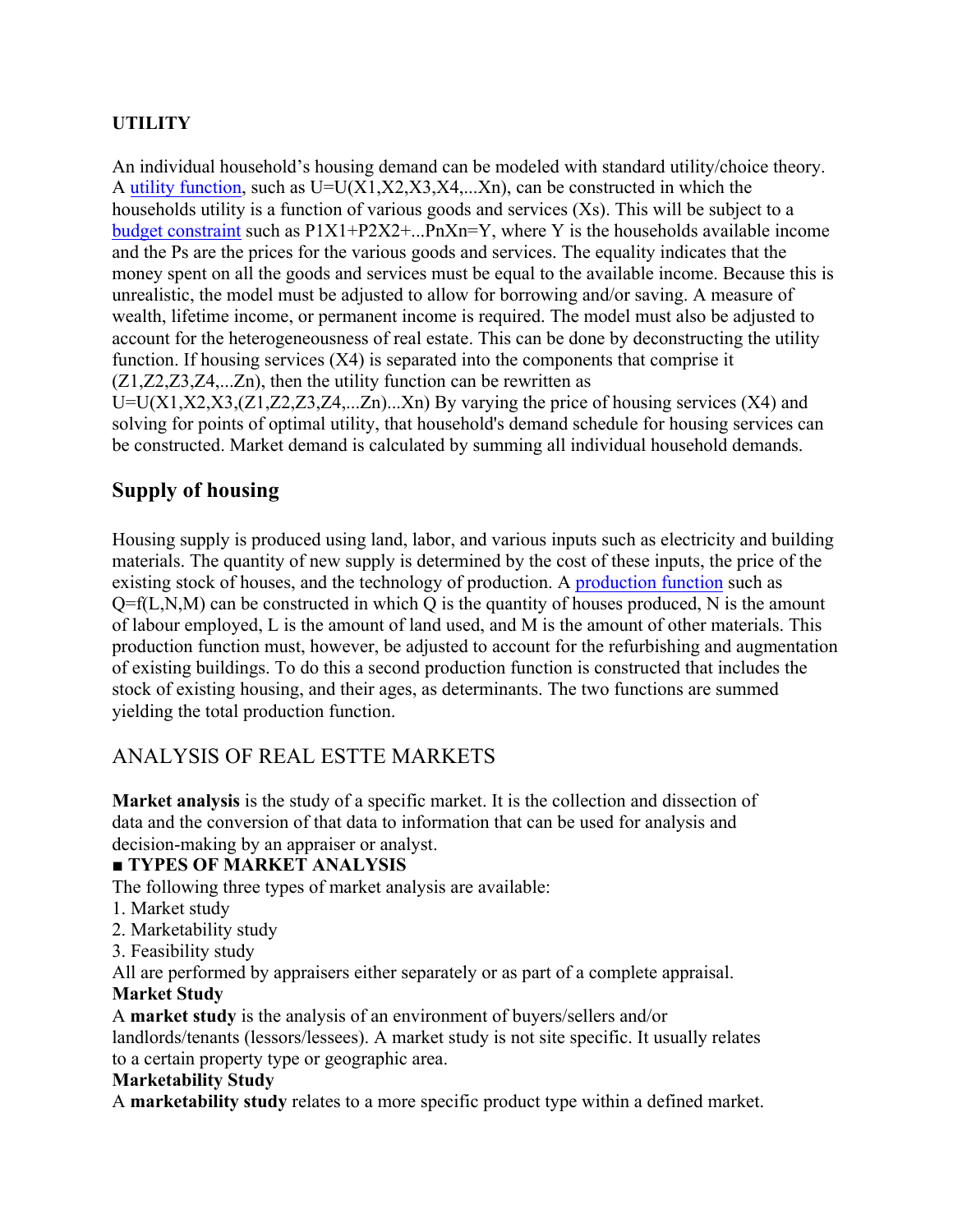A marketability study often addresses the time required to absorb a particular product, and the price or rent level at which that product would be accepted into the marketplace. A marketability study is usually both site specific and property type specific. However, the appraiser usually begins with a broad market, then reduces this down to an individual submarket.

A **feasibility study** is simply a comparison of cost versus the value if the project is undertaken. If cost exceeds the value, the proposal is not feasible. If the value exceeds cost, the proposal is feasible.

A feasibility study is of course property type as well as site specific.

# ■ **TYPES AND SOURCES OF DATA**

When proceeding through the data collection process, the appraiser should be aware of how to categorize all the information obtained. One general means is to classify the data by type and by source.

# **Types of Data**

1. *General Data*—General data relates to collected information that would be appropriate for many properties. General data usually encompasses all of the four forces (social, economic, environmental/physical, and governmental).

A demographic printout from a demographic service is an example of general data.

Other examples of general data include labor statistics, weather studies, transportation studies, etc.

2. *Specific Data*—This relates to information that is used directly in the analysis of the subject property. Specific data thus relates to the subject property itself as well as the comparables that will be used in the actual valuation process.

For example, information on the subject itself would include site data such as legal description, survey, environmental report, etc. Information on the comparables may include data related to land sales similar to the subject site, sales of improved properties with improvements similar to the subject, and comparable rentals **Sources of Data**

1. *Secondary Data*—Secondary data encompasses publications and other sources of information that were prepared by someone other than the appraiser. Sources of secondary data may include chamber of commerce publications, census reports, rent studies, published sales data services, etc.

2. *Primary Data*—Primary data relates to information that was collected directly by the appraiser. Examples of primary data may include a sketch prepared by the appraiser based on actual building measurements, subject photographs, sales information procured directly by the appraiser, area rentals obtained directly by the appraiser, etc.

In the course of performing an appraisal, an appraiser usually starts with a variety of secondary data sources, then chooses the items that must be verified and/or inspected directly by the appraiser. When this step occurs, primary data may be produced from the secondary data source.

# **STEPS IN MARKET ANALYSIS**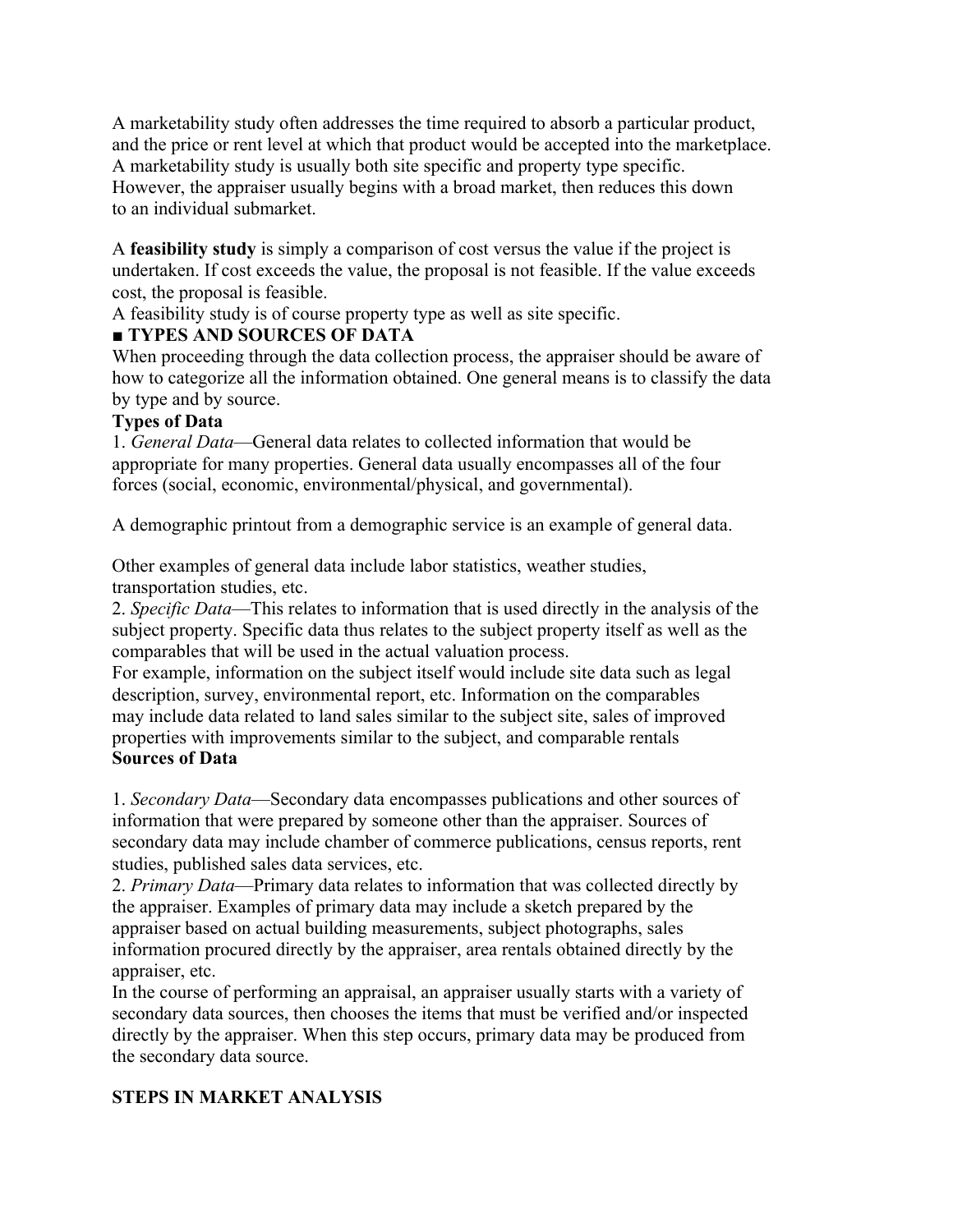Market analysis includes an evaluation of the market boundaries and then of its supply and demand for one or more products.

### **Market Boundaries**

Identifying the market area is the first step in market analysis. Although the boundaries may be more clearly defined by social, economic, or governmental factors, the **market boundaries** are usually identified by some geographical (physical/environmental) means. Geographical boundaries may include streets, rivers, lakes, rail lines, etc. Establishing boundaries does not necessarily mean that the appraiser cannot go outside the boundaries for appropriate data.

Forces outside the subject site boundaries are called external forces or external economies, and thus, could include the market area, but would be outside the subject site itself.

In other instances, neighborhood boundaries may be more readily identifiable by linkages.

### **Supply**

The existing inventory represents the most easily identifiable component of **supply**. There are other more subtle indications of supply, however, that must also be analyzed. Properties under construction, properties planned, or properties that are capable of being converted all represent supply alternatives. A study of housing permits in a certain geographic area could be a very valuable indicator of what the inventory may be several months hence. Most major developments such as office buildings, shopping centers, or industrial parks become known through public announcements.

### **Demand**

**Demand** relates to occupancy and absorption of a particular product in the defined area. Occupancy is the count of the units that are physically occupied as of a certain period while absorption is best described as the change (positive or negative) of occupied units over a specified period of time.

In performing a demand analysis, the appraiser usually starts with a broad market, then continually condenses the analysis into a smaller, well-defined area.

### **Elasticity of the market**

### **Price elasticity of supply**

The long-run price elasticity of supply is quite high. But in the short run supply tends to be very price inelastic. Supply price elasticity depends on the elasticity of substitution and supply restrictions. There is significant substitutability both between land and materials, and between labour and materials. In high-value locations, multi-story concrete buildings are typically built to reduce the amount of expensive land used. As labour costs increased since the 1950s, new materials and capital intensive techniques have been employed to reduce the amount of relatively expensive labour used. However supply restrictions can significantly affect substitutability. In particular the lack of supply of skilled labour (and labour union requirements), can constrain the substitution from capital to labour. Land availability can also constrain substitutability if the area of interest is delineated (that is, the larger the area, the more suppliers of land, and the more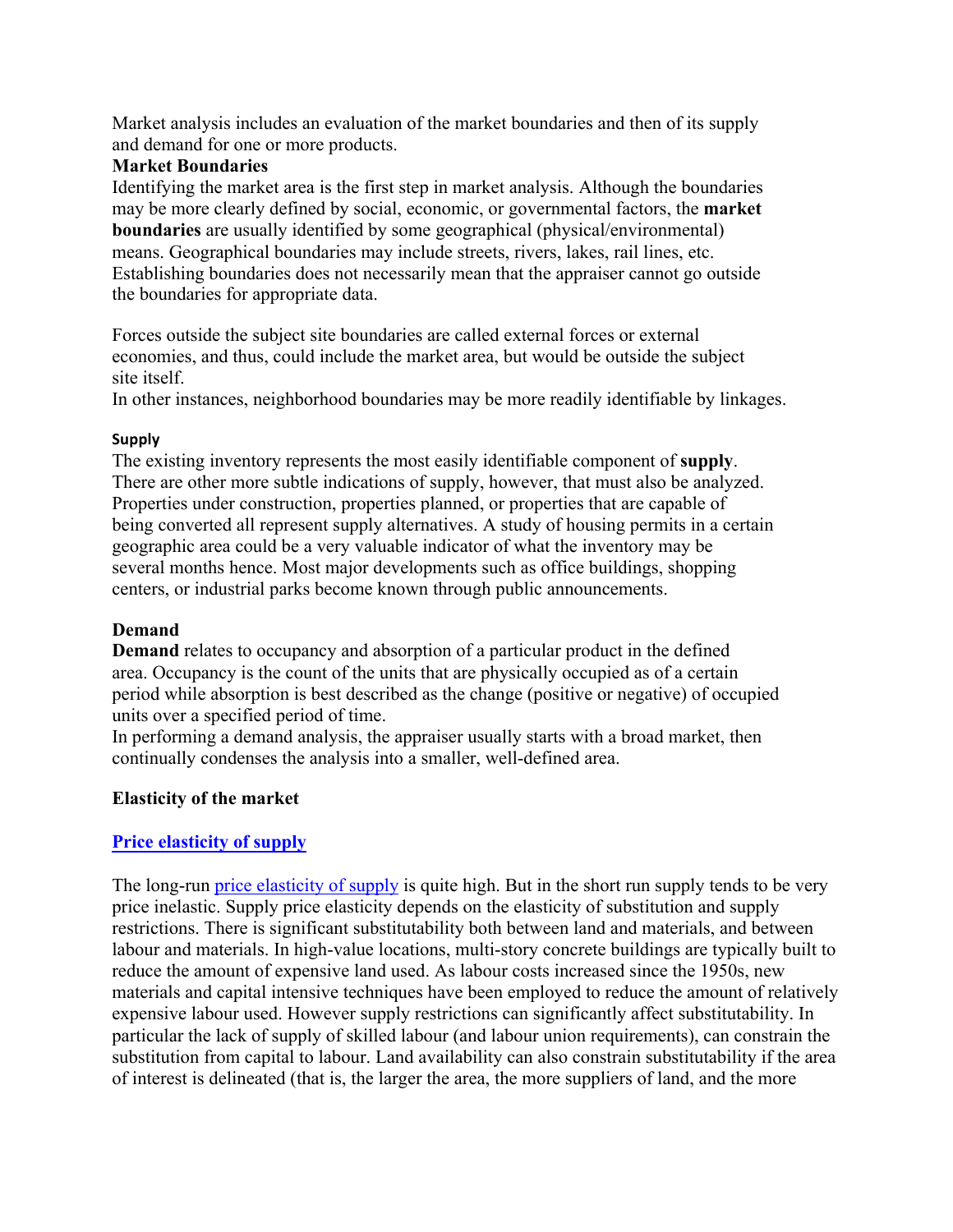substitution that is possible). Land use controls such as zoning bylaws can also reduce land substitutability.



# **Adjustment with depreciation**

The diagram to the right shows the effects of depreciation. If the supply of existing housing deteriorates due to wear, then the stock of housing supply depreciates. Because of this, the supply of housing (**SHo**) will shift to the left (to **SH1**) resulting in a new equilibrium demand of **R1** (since the amount of homes decreased, but demand still exists). The increase of demand from **Ro** to **R1** will shift the value function up (from **Vo** to **V1**). As a result, more houses can be produced profitably and housing starts will increase (from **HSo** to **HS1**). Then the supply of housing will shift back to its initial position (**SH1** to **SHo**).





The diagram on the right shows the effects of an increase in demand in the short run. If there is an increase in the demand for housing, such as the shift from **Do** to **D1** there will be either a price or quantity adjustment, or both. For the price to stay the same, the supply of housing must increase. That is, supply **SHo** must increase by **HS**.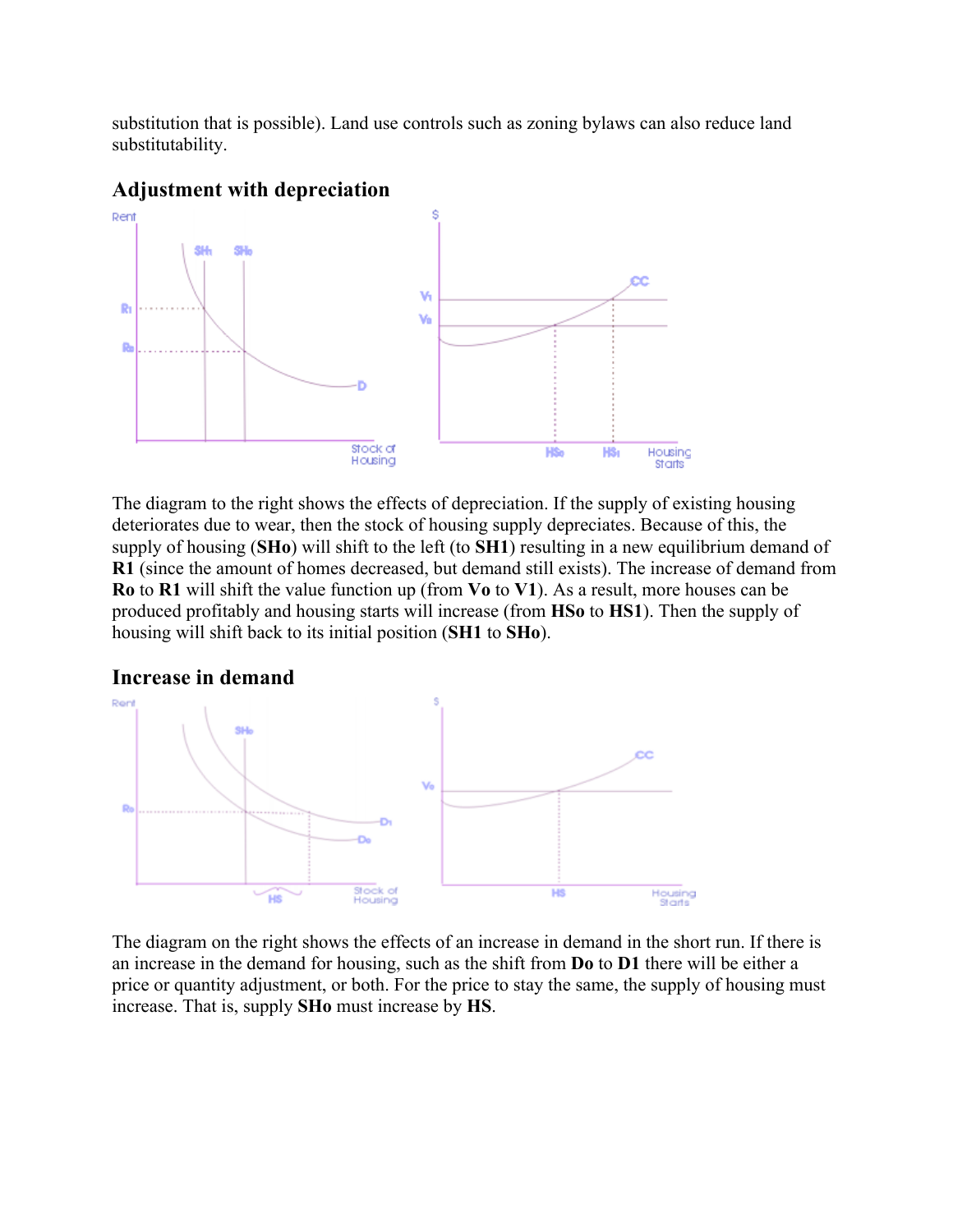### **Increase in costs**



The diagram on the right shows the effects of an increase in costs in the short-run. If construction costs increase (say from **CCo** to **CC1**), developers will find their business less profitable and will be more selective in their ventures. In addition some developers may leave the industry. The quantity of housing starts will decrease (**HSo** to **HS1**). This will eventually reduce the level of supply (from **SHo** to **SH1**) as the existing stock of housing depreciates. Prices will tend to rise (from **Ro** to **R1**).

# **Mortgages in real estate**

The lack of effective real estate laws can be a significant barrier to investment in many developing countries. In most societies, rich and poor, a significant fraction of the total wealth is in the form of land and buildings.

In most advanced economies, the main source of capital used by individuals and small companies to purchase and improve land and buildings is mortgage loans (or other instruments). These are loans for which the real property itself constitutes collateral. Banks are willing to make such loans at favorable rates in large part because, if the borrower does not make payments, the lender can foreclose by filing a court action which allows them to take back the property and sell it to get their money back.

But in many developing countries there is no effective means by which a lender could foreclose, so the mortgage loan industry, as such, either does not exist at all or is only available to members of privileged social classes.

# **Real estate financing**

There are different ways of real estate financing: governmental and commercial sources and institutions. A home buyer or builder can obtain financial aid from savings and loan associations, commercial banks, savings banks, mortgage bankers and brokers, life insurance companies, credit unions, federal agencies, individual investors, and builders.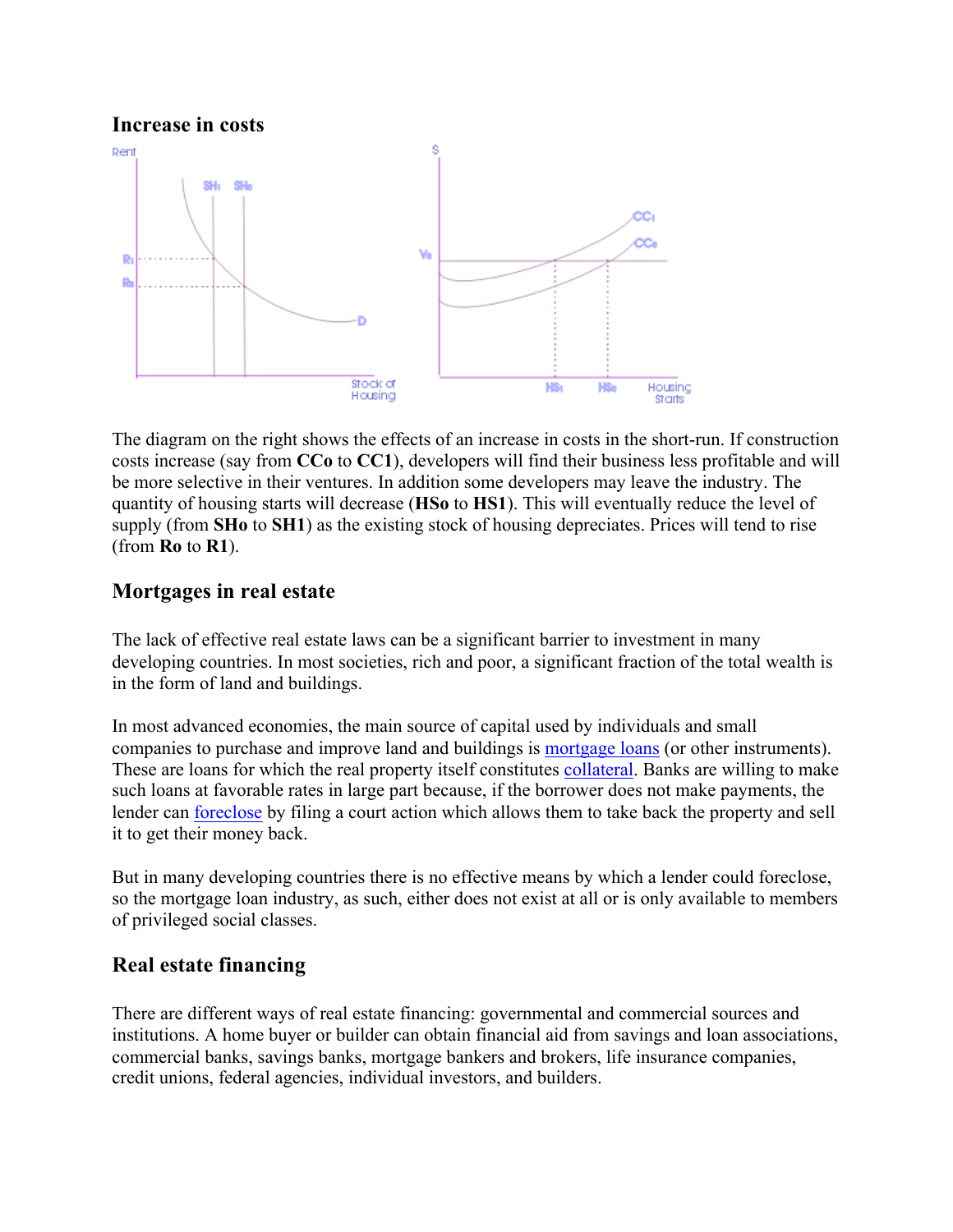## **Savings and loan associations**

The most important purpose of these institutions is to make mortgage loans on residential property. These organizations, which also are known as savings associations, building and loan associations and cooperative banks

Some of the most important characteristics of a savings and loan association are  $\frac{[1]}{[1]}$ :

- 1. It is generally a locally owned and privately managed home-financing institution.
- 2. It receives individuals' savings and uses these funds to make long-term amortized loans to home purchasers.
- 3. It makes loans for the construction, purchase, repair, or refinancing of houses.
- 4. It is state or federally chartered.

# **Commercial banks**

Due to changes in banking laws and policies, commercial banks are increasingly active in home financing. In acquiring mortgages on real estate, these institutions follow two main practices $\mathbb{H}$ :

- 1. First, some of the banks maintain active and well-organized departments whose primary function is to compete actively for real estate loans. In areas lacking specialized real estate financial institutions, these banks become the source for residential and farm mortgage loans.
- 2. Second, the banks acquire mortgages by simply purchasing them from mortgage bankers or dealers.

In addition, dealer service companies, which were originally used to obtain car loans for permanent lenders such as commercial banks, wanted to broaden their activity beyond their local area. In recent years, however, such companies have concentrated on acquiring mobile home loans in volume for both commercial banks and savings and loan associations. Service companies obtain these loans from retail dealers, usually on a nonrecourse basis. Almost all bank/service company agreements contain a credit insurance policy that protects the lender if the consumer defaults.

# **Savings banks**

These depository financial institutions are federally chartered, primarily accept consumer deposits, and make home mortgage loans.

# **Mortgage bankers and brokers**

Mortgage bankers are companies or individuals, who originate mortgage loans, sell them to other investors, service the monthly payments, and may act as agents to dispense funds for taxes and insurance.

Mortgage brokers present the consumer home buyer with the best loan from a variety of loan sources. Their income comes from the lender making the loan, just like with any other bank. Because they can tap a variety of lenders, they can shop on behalf of the borrower and achieve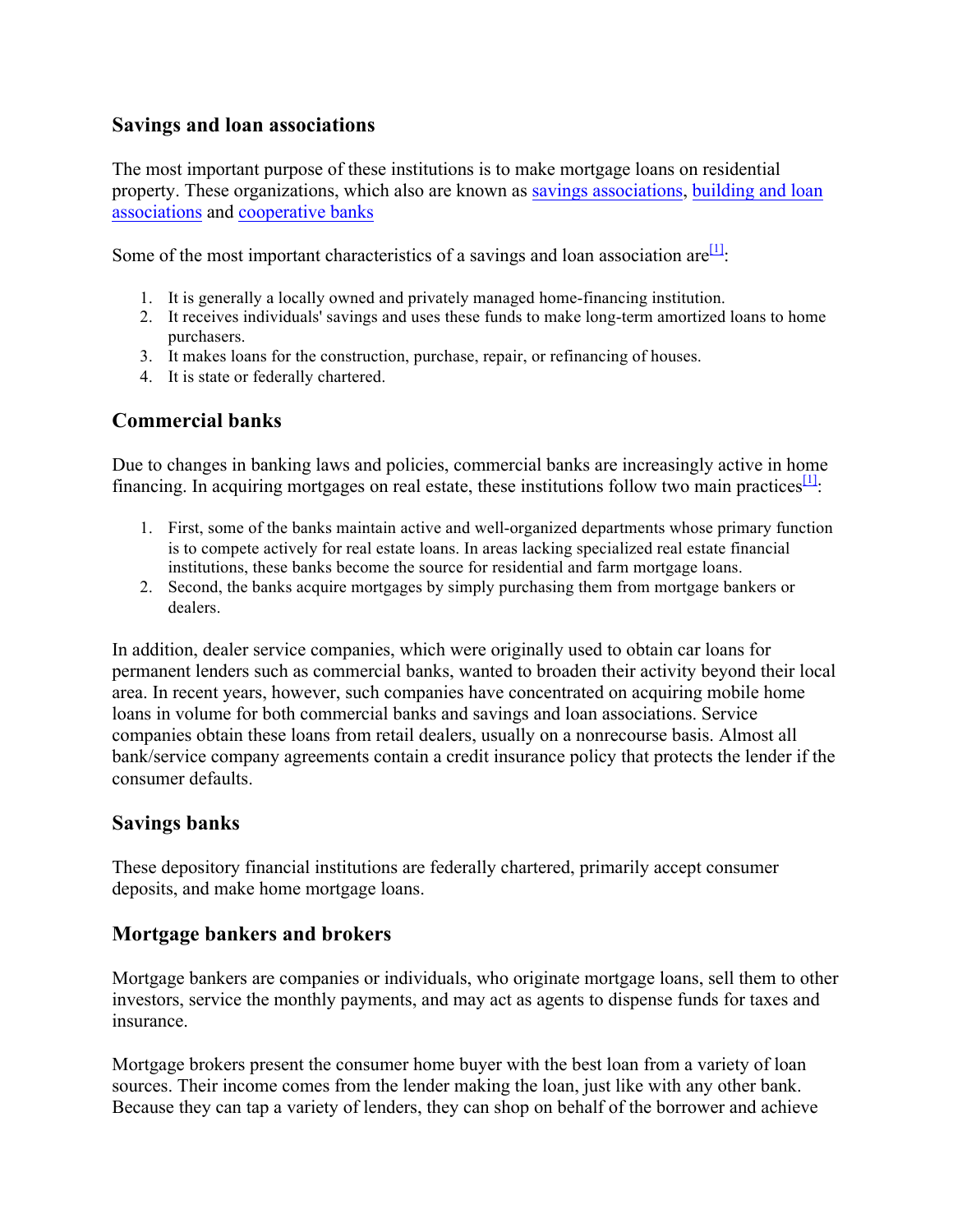the best available terms. Despite legislation enacted that could favor the major banks, mortgage bankers and brokers keep the market competitive so the largest lenders must continue to compete on price and service. According to Don Burnette of Brightgreen Homeloans in Port Orange, Florida, "The mortgage banker and broker conduit is vital to maintain competitive balance in the mortgage industry. Without it, the largest lenders would be able to unduly influence rates and pricing, potentially hurting the consumer. Competition drives every organization in this industry to constantly improve on their performance, and the consumer is the winner in this scenario."  $\frac{11}{11}$ 

## **Life insurance companies**

Life insurance companies are another source of financial assistance. These companies lend on real estate as one form of investment and adjust their portfolios from time to time to reflect changing economic conditions. Individuals seeking a loan from an insurance company can deal directly with a local branch office or with a local real estate broker who acts as loan correspondent for one or more insurance companies.

## **Credit unions**

These cooperative financial institutions are organized by people who share a common bond for example, employees of a company, a labor union, or a religious group. Some credit unions offer home loans in addition to other financial services.  $[1]$ 

## **Federally supported agencies**

Under certain conditions and fund limitations the Veterans Administration makes direct loans to creditworthy veterans in housing credit shortage areas designated by the VA's administrator. Such areas are generally rural areas and small cities and towns not near the metropolitan or commuting areas of large cities — areas where GI loans from private institutions are not available.

The federally supported agencies referred to here do not include the so-called second-layer lenders who enter the scene after the mortgage is arranged between the lending institution and the individual home buyer. $\Box$ 

# **Real Estate Valuation**

Property valuation or land valuation is the process of valuing real property. The value usually sought is the property's Market Value. Appraisals are needed because compared to, say, corporate stock, real estate transactions occur very infrequently. Not only that, but every property is different from the next, a factor that doesn't affect assets like corporate stock. Furthermore, all properties differ from each other in their location - which is an important factor in their value.This product differentiation and lack of frequent trading, unlike stocks, means that specialist qualified appraisers are needed to advise on the value of a property. The appraiser usually provides a written report on this value to his or her client. These reports are used as the basis for mortgage loans, for settling estates and divorces, for tax matters, and so on. Sometimes the appraisal report is used by both parties to set the sale price of the property appraised.In some areas, an appraiser doesn't need a license or any certification to appraise property.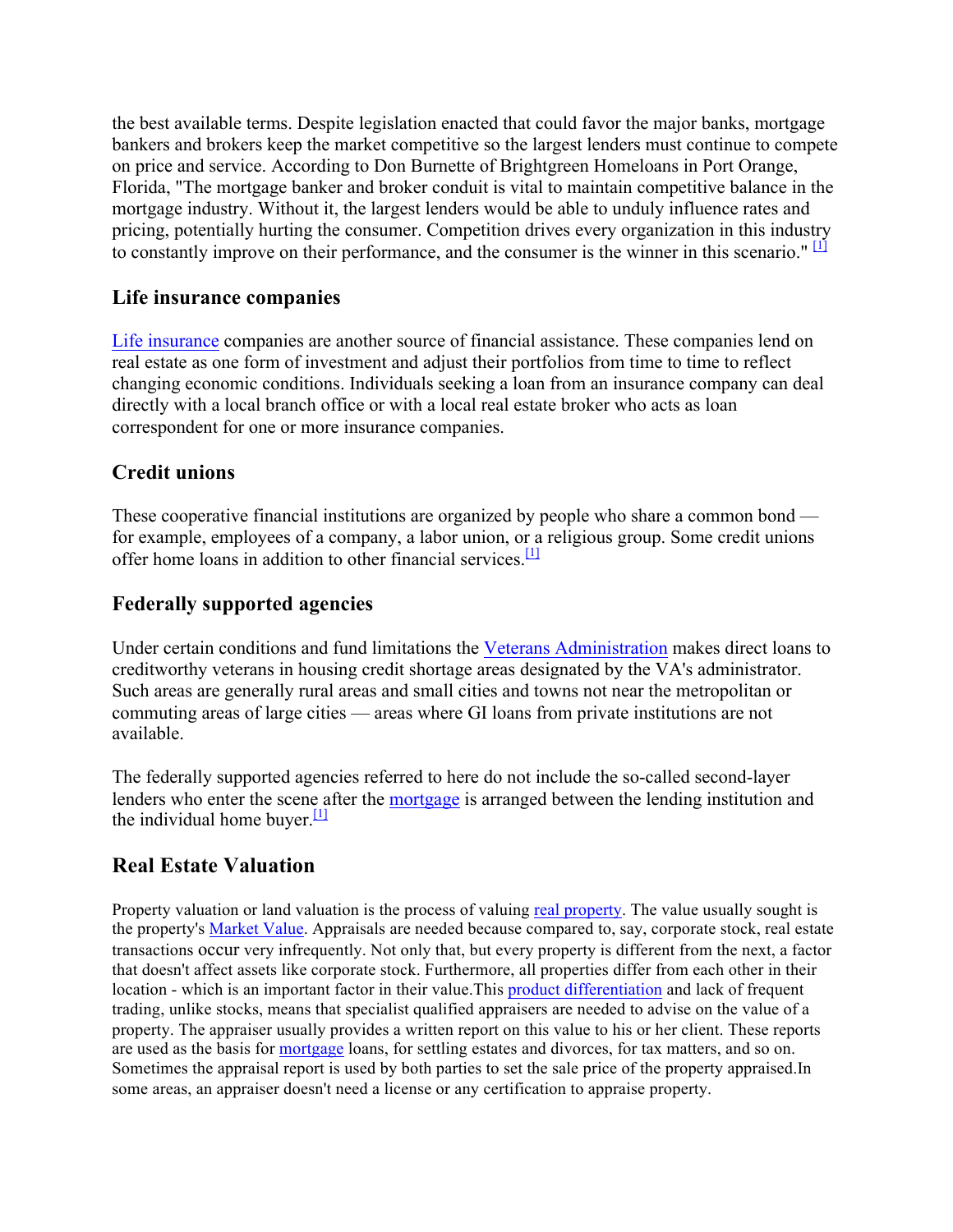### **Types of value**

There are several types and definitions of value sought by a real estate appraisal. Some of the most common are:

• Market value – The price at which an asset would trade in a competitive Walrasian auction setting. Market value is usually interchangeable with *open market value* or *fair value*. International Valuation Standards (IVS) define:

**Market value** - the estimated amount for which an asset or liability should exchange on the valuation date between a willing buyer and a willing seller in an arm's length transaction, after proper marketing and where the parties had each acted knowledgeably, prudently and without compulsion.

- Value-in-use, or use value The net present value (NPV) of a cash flow that an asset generates for a specific owner under a specific use. Value-in-use is the value to one particular user, and may be above or below the market value of a property.
- **Investment value** is the value to one particular investor, and may or may not be higher than the market value of a property. Differences between the *investment value* of an asset and its *market value* provide the motivation for buyers or sellers to enter the marketplace. International Valuation Standards (IVS) define:

**Investment value** - the value of an asset to the owner or a prospective owner for individual investment or operational objectives.

- **Insurable value** is the value of real property covered by an insurance policy. Generally it does not include the site value.
- Liquidation value may be analyzed as either a forced liquidation or an orderly liquidation and is a commonly sought standard of value in bankruptcy proceedings. It assumes a seller who is compelled to sell after an exposure period which is less than the market-normal time-frame.

### **Three approaches to value**

There are three general groups of methodologies for determining value. These are usually referred to as the "three approaches to value" which are generally independent of each other:

- The cost approach
- The sales comparison approach and
- The income approach

### **The cost approach**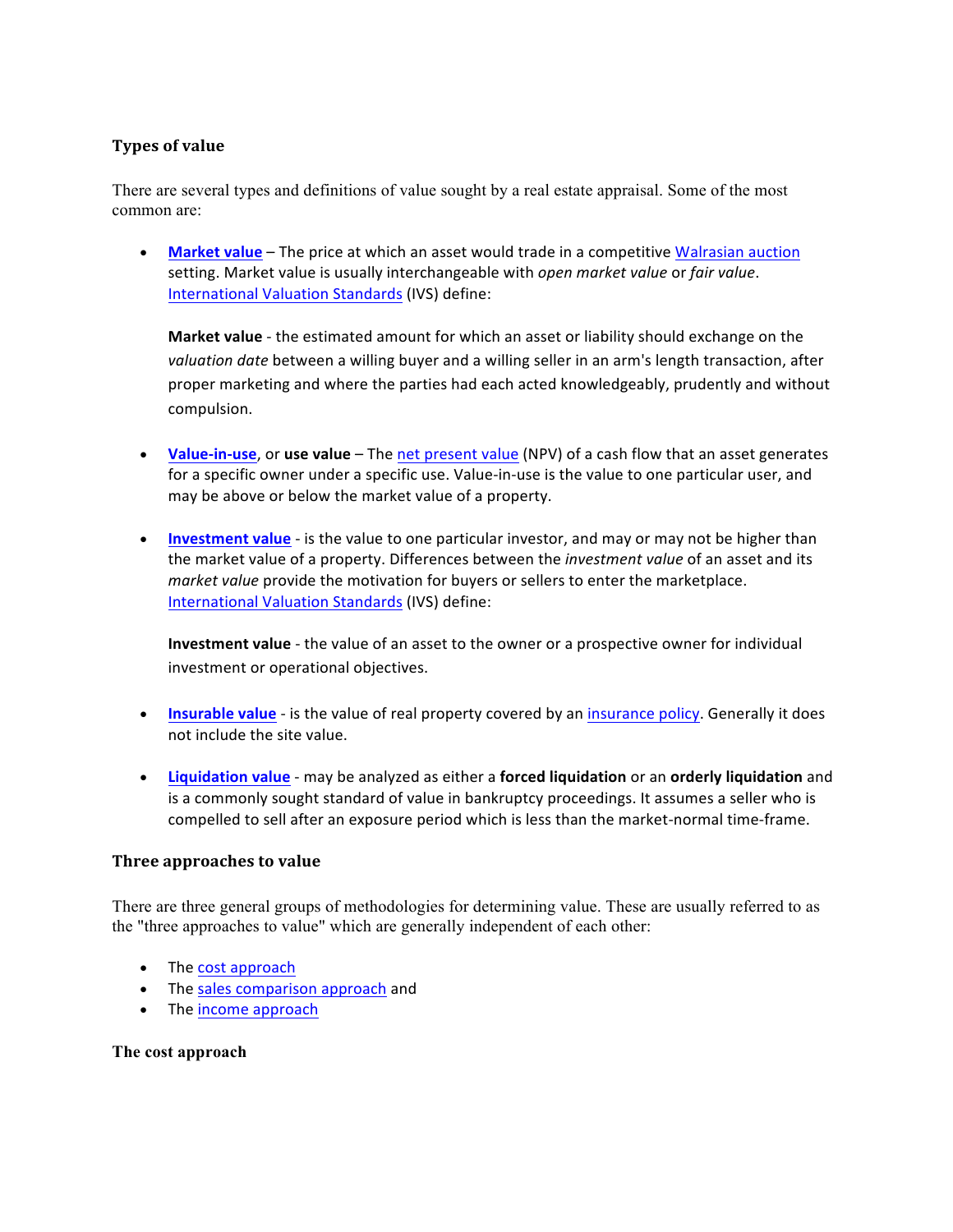The **cost approach** was formerly called the summation approach. The theory is that the value of a property can be estimated by summing the land value and the depreciated value of any improvements. The value of the improvements is often referred to by the abbreviation RCNLD (reproduction cost new less depreciation or replacement cost new less depreciation). Reproduction refers to reproducing an exact replica. Replacement cost refers to the cost of building a house or other improvement which has the same utility, but using modern design, workmanship and materials. In practice, appraisers almost always use replacement cost and then deduct a factor for any functional dis-utility associated with the age of the subject property. An exception to the general rule of using the replacement cost is for some insurance value appraisals. In those cases, reproduction of the exact asset after the destructive event (fire, etc.) is the goal.

In most instances when the cost approach is involved, the overall methodology is a hybrid of the cost and sales comparison approaches. For example, the replacement cost to construct a building can be determined by adding the labor, material, and other costs. On the other hand, land values and depreciation must be derived from an analysis of comparable sales data.

The cost approach is considered most reliable when used on newer structures, but the method tends to become less reliable for older properties. The cost approach is often the only reliable approach when dealing with special use properties (e.g., public assembly, marinas).

# **Property Valuation Appraisal and Investment Techniques – Cost Method**

In this valuation method, the value of property is valued based on the cost of acquiring the same property. There are some steps in this property valuation method.

Step 1: Estimate the cost of acquiring empty land which is same with property in valuation.

Step 2: Estimate the cost of constructing new building which is same with property in valuation.

Step 3: Estimate the depreciation of physical features for property in valuation. For example, roof for newly built building will last longer than old property which is in valuation.

Below is practical evaluation example:

| <b>Features</b>        | Cost(S) | Value $(\#)$ |
|------------------------|---------|--------------|
| Land valuation         |         | 30,000       |
| New building valuation |         | $+60,000$    |
| Depreciation:          |         |              |
| - Window               | 1,000   |              |
| - Door                 | 1,000   | $-2,000$     |
| <b>Property Value</b>  |         | 88,000       |

### **The sales comparison approach**

The sales comparison approach in a *real estate appraisal* is based primarily on the principle of substitution. This approach assumes a prudent individual will pay no more for a property than it would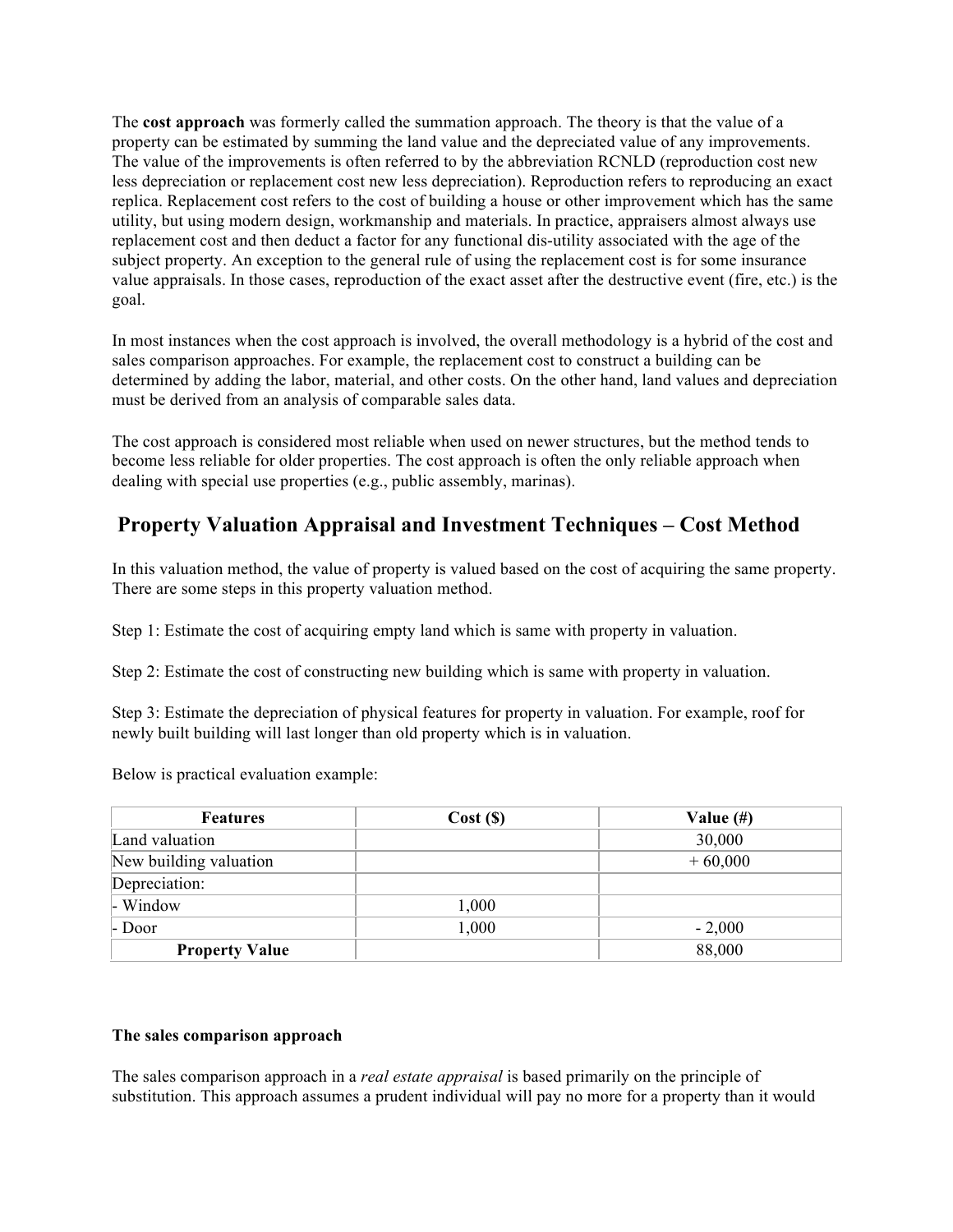cost to purchase a comparable substitute property. The approach recognizes that a typical buyer will compare asking prices and seek to purchase the property that meets his or her wants and needs for the lowest cost. In developing the sales comparison approach, the appraiser attempts to interpret and measure the actions of parties involved in the marketplace, including buyers, sellers, and investors.

**Data collection methods and valuation process** Data are collected on recent sales of properties similar to the subject being valued, called comparables. Only SOLD properties may be used in an appraisal and determination of a property's value. Sources of comparable data include real estate publications, public records, buyers, sellers, real estate brokers and/or agents, appraisers, and so on. Important details of each comparable sale are described in the appraisal report. Since comparable sales aren't identical to the subject property, adjustments may be made for date of sale, location, style, amenities, square footage, site size, etc. The main idea is to simulate the price that would have been paid if each comparable sale were identical to the subject property. If the comparable is superior to the subject in a factor or aspect, then a downward adjustment is needed for that factor. Likewise, if the comparable is inferior to the subject in an aspect, then an upward adjustment for that aspect is needed. From the analysis of the group of adjusted sales prices of the comparable sales, the appraiser selects an indicator of value that is representative of the subject property.

**Steps in the sales comparison approach** 1. Research the market to obtain information pertaining to sales, and pending sales that are similar to the subject property. 2. Investigate the market data to determine whether they are factually correct and accurate. 3. Determine relevant units of comparison (e.g., sales price per square foot), and develop a comparative analysis for each. 4. Compare the subject and comparable sales according to the elements of comparison and adjust as appropriate. 5. Reconcile the multiple value indications that result from the adjustment of the comparable sales into a single value indication.

### **Property Valuation Technique – Market Comparison**

In this valuation method, the similar property which is recently sold will be used as the basis for comparison. Since two properties are similar but not the same, so the price is adjusted according to the features. Normally, the adjustments are based on these 3 features:

Location: Adjustment made to the differences of location. For example, real estate located nearer the shopping center will have higher selling price.

Date of transaction: Adjustment made to the changes of economy between the date of transaction for property used in the comparison and the date of appraisal.

Physical properties: For example, then number of rooms in the property, the space of the property, number of bathrooms and so on.

| Feature             | <b>Property A (Basis)</b>  | <b>Property B (Evaluate)</b> | Value $(\#)$ |
|---------------------|----------------------------|------------------------------|--------------|
| Location            | Easier access to main road | Far from main road           | $-5000$      |
| Date of Transaction | 2011                       | Now.                         | $+8000$      |
| Number of bathroom  |                            |                              | $+5000$      |
| Rooms               |                            |                              |              |
| Total               |                            |                              | $+8000$      |

Below is practical property evaluation example: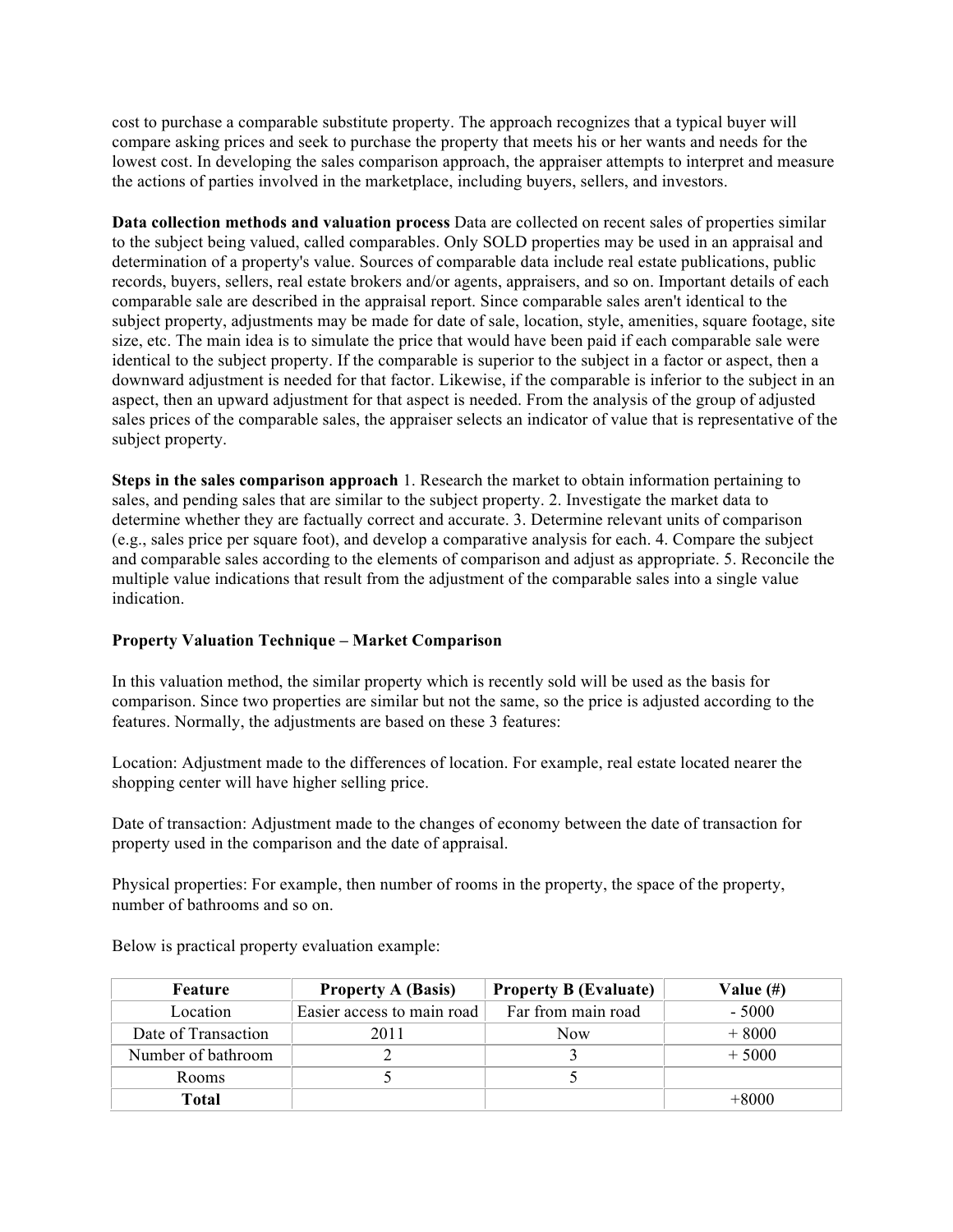The price for property A is #80,000 at year 2011. So, the price of property B should be #88,000 (#80,000  $+$  #8,000).

#### **The income capitalization approach**

**The income capitalization approach** (often referred to simply as the "income approach") is used to value commercial and investment properties. Because it is intended to directly reflect or model the expectations and behaviors of typical market participants, this approach is generally considered the most applicable valuation technique for income-producing properties, where sufficient market data exists.

In a commercial income-producing property this approach capitalizes an income stream into a value indication. This can be done using revenue multipliers or capitalization rates applied to a Net Operating Income (NOI). Usually, an NOI has been stabilized so as not to place too much weight on a very recent event. An example of this is an unleased building which, technically, has no NOI. A stabilized NOI would assume that the building is leased at a normal rate, and to usual occupancy levels. The Net Operating Income (NOI) is gross potential income (GPI), less vacancy and collection loss (= Effective Gross Income) less operating expenses (but excluding debt service, income taxes, and/or depreciation charges applied by accountants).

Alternatively, multiple years of net operating income can be valued by a discounted cash flow analysis (DCF) model. The DCF model is widely used to value larger and more expensive income-producing properties, such as large office towers or major shopping centres. This technique applies marketsupported yields (or discount rates) to projected future cash flows (such as annual income figures and typically a lump reversion from the eventual sale of the property) to arrive at a present value indication.

### **Property Valuation Technique – Income Method**

In this valuation method, the value of property is based on the present value of future income. Below are some steps in this property valuation method.

Step 1: Estimate the annual gross income that can be generated from the real estate.

Step 2: Apply allowance for rent loss and vacancy.

Step 3: Deduct the operating expenses for the property.

Step 4: Estimate the capitalization rate. For example, a same property that produces annual gross income of #10,000 is sold for #100,000 recently. Then, the capitalization rate is 10% (10,000 / 100,000).

Step 5: Divide annual net income with capitalization rate.

Below is practical property evaluation example:

| <b>Features</b>               | Cost(S) | Income $(\#)$ |
|-------------------------------|---------|---------------|
| Annual gross income           |         | 30,000        |
| Rent loss and vacancy $(5\%)$ |         | $-4,000$      |
| Expenses:                     |         |               |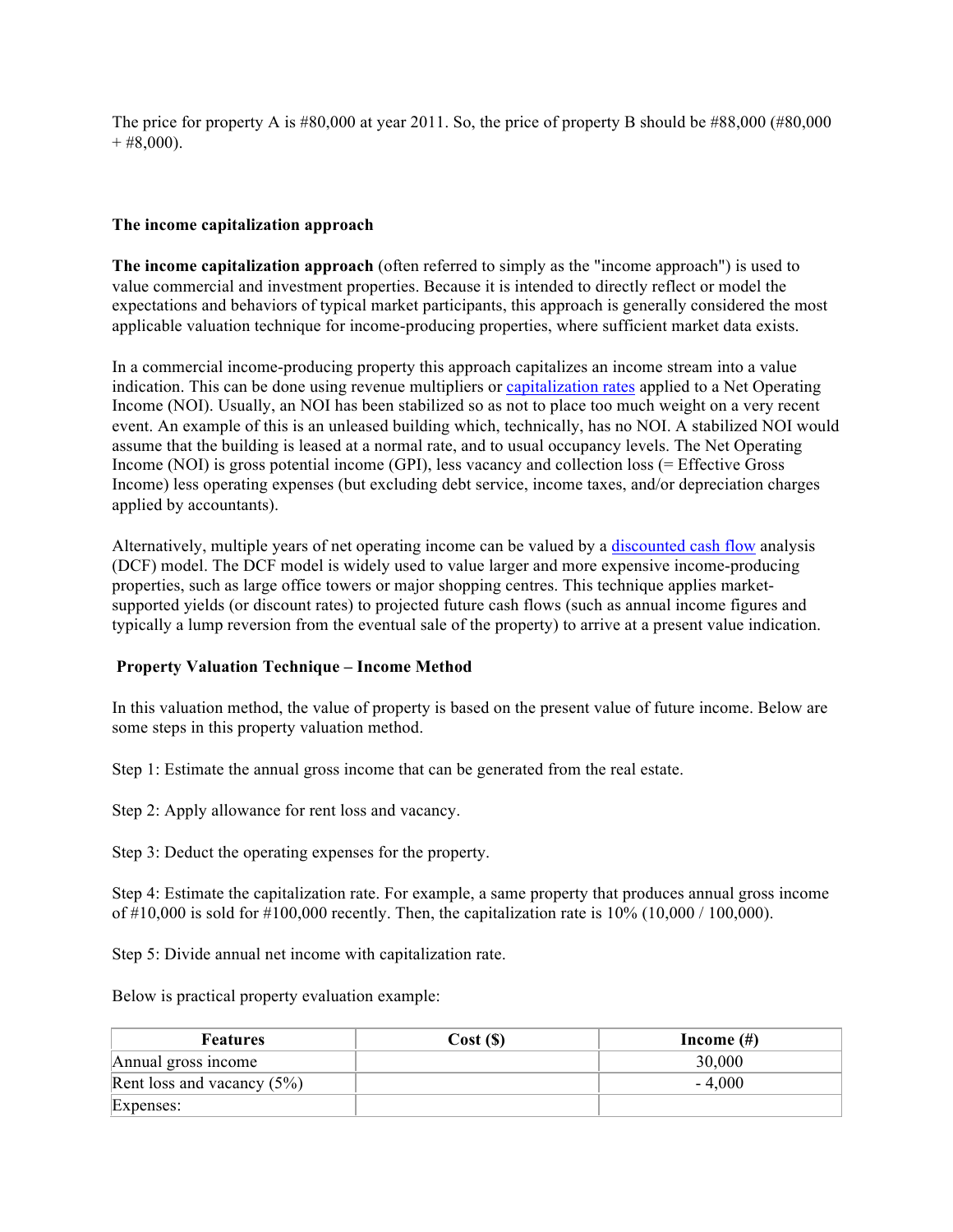| Maintenance fee              | 2,000           |          |
|------------------------------|-----------------|----------|
| Legal fee                    | 500             |          |
| Insurance                    | 1,500           |          |
| Real estate tax              | 2,000           | $-6,000$ |
| Annual net income            |                 | 20,000   |
| Capitalization rate $(10\%)$ |                 |          |
| <b>Property Value</b>        | $20,000 / 10\%$ | 200,000  |

Among these 3 real estate valuation method, first technique which is **market comparison** is the most popular one. The other 2 real estate valuation methods can be used to check the value generated from market comparison technique.

### **Discounted Cash Flow Method**

The Discounted Cash Flow Method involves estimating net cash flows over the period of investment (Holding Period), and then calculating the present value of that series of cash flows by discounting those net cash flows using a selected "discount rate." Conversely, if the discount rate is unknown, but the initial investment is known, we can calculate the discount rate.

We will discuss the basic information necessary to perform a Discounted Cash Flow Analysis, both when financing is involved in the transaction and when it is not. We also refer you to the discussion of the Mortgage Equity Technique. You will see that Discount Cash Flow Analysis and the Mortgage Equity Technique are "flip" sides of the same coin.

### **Components of a Discounted Cash Flow Analysis**

### **Estimating Net Cash Flows**

Estimating net cash flows produced by an investment means projecting all payments (cash outflows) by the investor and all (cash receipts) income that the investor receives. The timing of these cash flows is important to the analysis. Investment Analyst requires that cash flows be estimated on an annual basis.

#### **Cash outflows by the investor include:**

- Initial investment, including loan points and other fees.
- Expenses associated with the investment.
- Other cash outflows, such as principal payments to a lender.
- Selling expenses upon liquidation of the investment.

### **Cash receipts include:**

 $\bullet$  Annual income from the investment.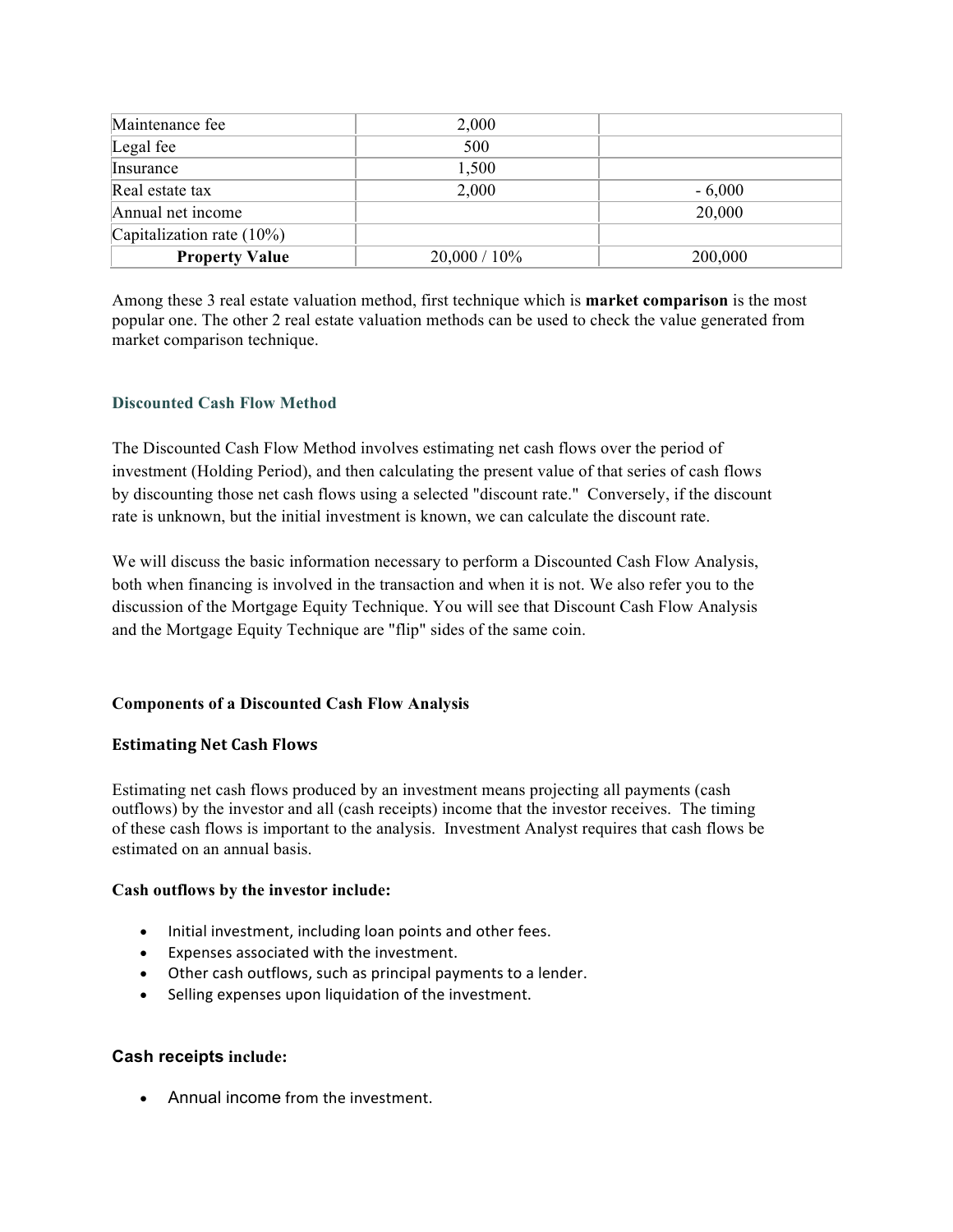• Net proceeds upon liquidation (after loans are repaid)

### **Discount Rate**

In the context of our discussion here, the discount rate is analogous to the investor's Required Before Tax IRR, or the rate of return on the investor's equity investment. This rate can be compared to the yields of other market instruments like Treasury Bonds, Corporate Bonds, and savings accounts.

### **Initial Cash Investment**

The initial cash investment is the amount that the investor must pay the seller for the right to receive future cash flows from the investment. It includes loan points and fees, and sometimes improvements and repairs to the property that cannot be financed.

### **A Simple Discounted Cash Flow Analysis - Finding the Present Value of an Investment**

Assume that the investor acquires an investment for cash, and that he requires a 10% yield on his investment each year. Further assume that he will hold the investment for one year. What should he pay to acquire the investment?

#### **The following statements are analogous:**

- The investor wants to receive a 10% yield on his investment each year.
- The investor wants the annual rate of return on his investment to equal 10%.
- The investor wants the Annual Percentage Rate on his investment to equal 10%. 2
- The investor wants the Internal Rate of Return on his investment to equal 10%.
- The investor's discount rate is 10%.

To find the amount that he should pay (the present value), the investor estimates the cash flows to be received over the holding period, and then he "discounts" these cash flows using the 10% discount rate. We will assume a net income of #10,000.00.

#### **Calculation of Net Cash Flows**

| Net Income                             | #10.000  |
|----------------------------------------|----------|
| Reversion (sale of investment #100,000 |          |
| <b>Total Cash Flow</b>                 | #110,000 |

#### **Discounting the Net Cash Flows**

To discount the net cash flows shown above, we first calculate the "discount factor," based upon our discount rate of 10%. The formula for calculating this factor: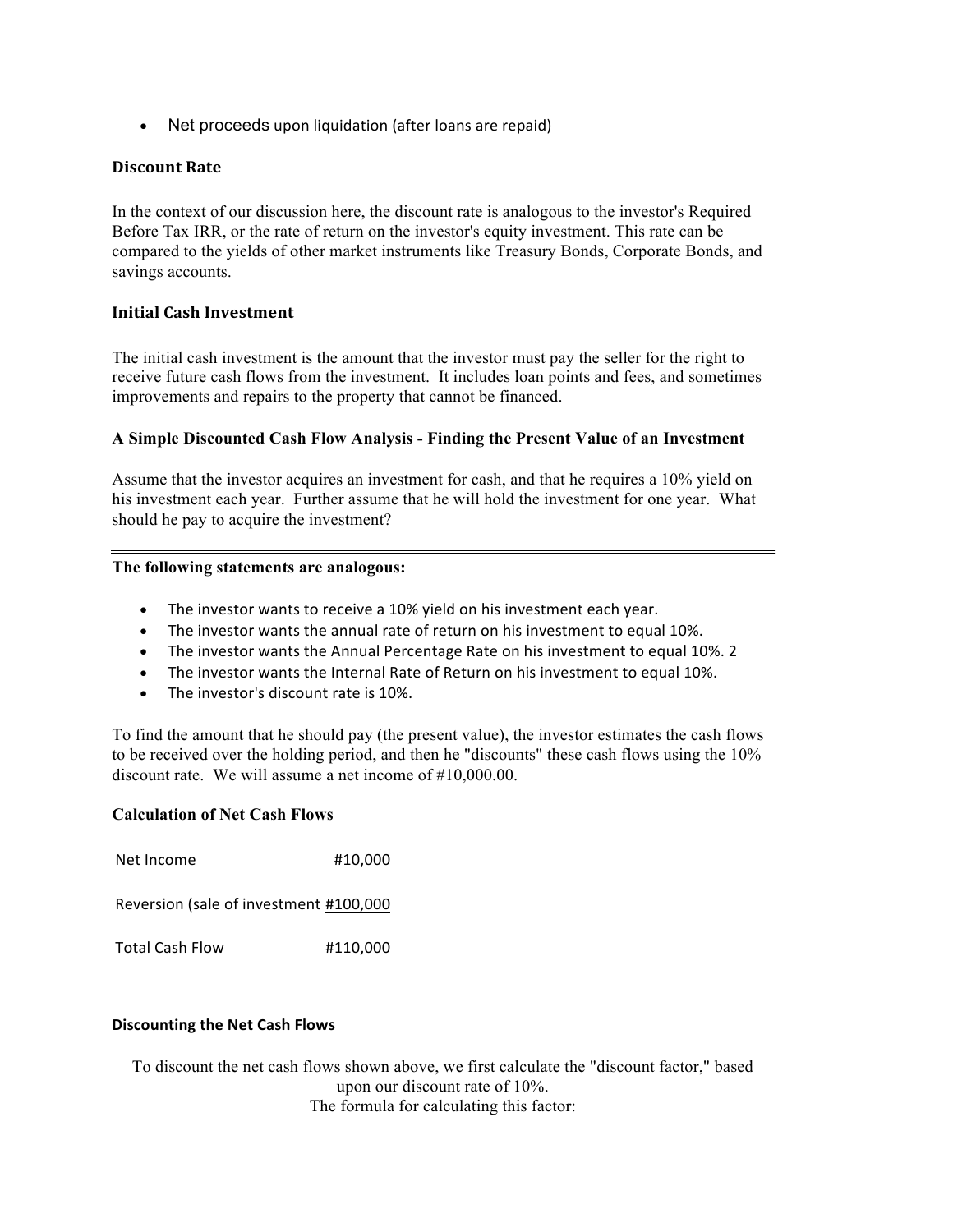### $1 / (1 +$ discount rate)  $\land$  period = discount factor or  $1/(1.10)$  ^ 1 = .909090909

#### **where the discount rate is 10% and period equals 1**

Multiplying this one year discount factor by the net cash flow results in a present value for the investment of #100,000.00.

| <b>Net Cash Flow</b> |            | <b>Present Value Discount Factor</b> | <b>Value</b>    |
|----------------------|------------|--------------------------------------|-----------------|
| #110.000             | divided by | .909090909                           | equals #100,000 |

The goal of a discounted cash flow analysis is to determine what value (there is only one) will produce the cash flows that satisfy the market criteria set out in the analysis. With regards to real estate, these market criteria often involve a mortgage loan. The Net Cash Flow example above of #110,000 is also often referred to as "Net Income". Since there is no loan involved in our example, Net Cash Flow and Net Income are synonomous. But if a mortgage loan is a part of the transaction, Net Income and Net Cash Flow are NOT synonomous. In a Discounted Cash Flow Analysis, we always must discount the Net Cash Flow, not the Net Income.

Below, we provide an example of a Discounted Cash Flow Analysis when a loan is involved.

### **Discounted Cash Flow Analysis - with a Mortgage Loan**

In the example above, we knew the Net Cash Flows and we knew the discount rate. But in more complex analyses, net cash flows are dependent upon the initial cost of the investment. If, for example, some of the funds will be borrowed, the loan amount and the repayments of that loan will be dependent upon the initial cost of the investment. Thus, to project the net cash flows, we must first establish the cost of the investment. When we do this, the unknown becomes the discount rate or Internal Rate of Return (these two terms are synonymous as used here), and our problem becomes finding the Internal Rate of Return that will satisfy the investor's requirements and also cover the mortgage loan payments.

To illustrate, assume that a particular investment will be acquired, using 50% borrowed funds and 50% cash equity; and further that the purchase price is #90,909.10 (this odd purchase price will facilitate our example). The cost of the borrowed money is 12%, payments are interest only, and the holding period for the investment is one year.

The process of finding the Internal Rate of Return is called interation; i.e. we must find a discount rate (or IRR) to apply to the net cash flows whose result is equal to the present value of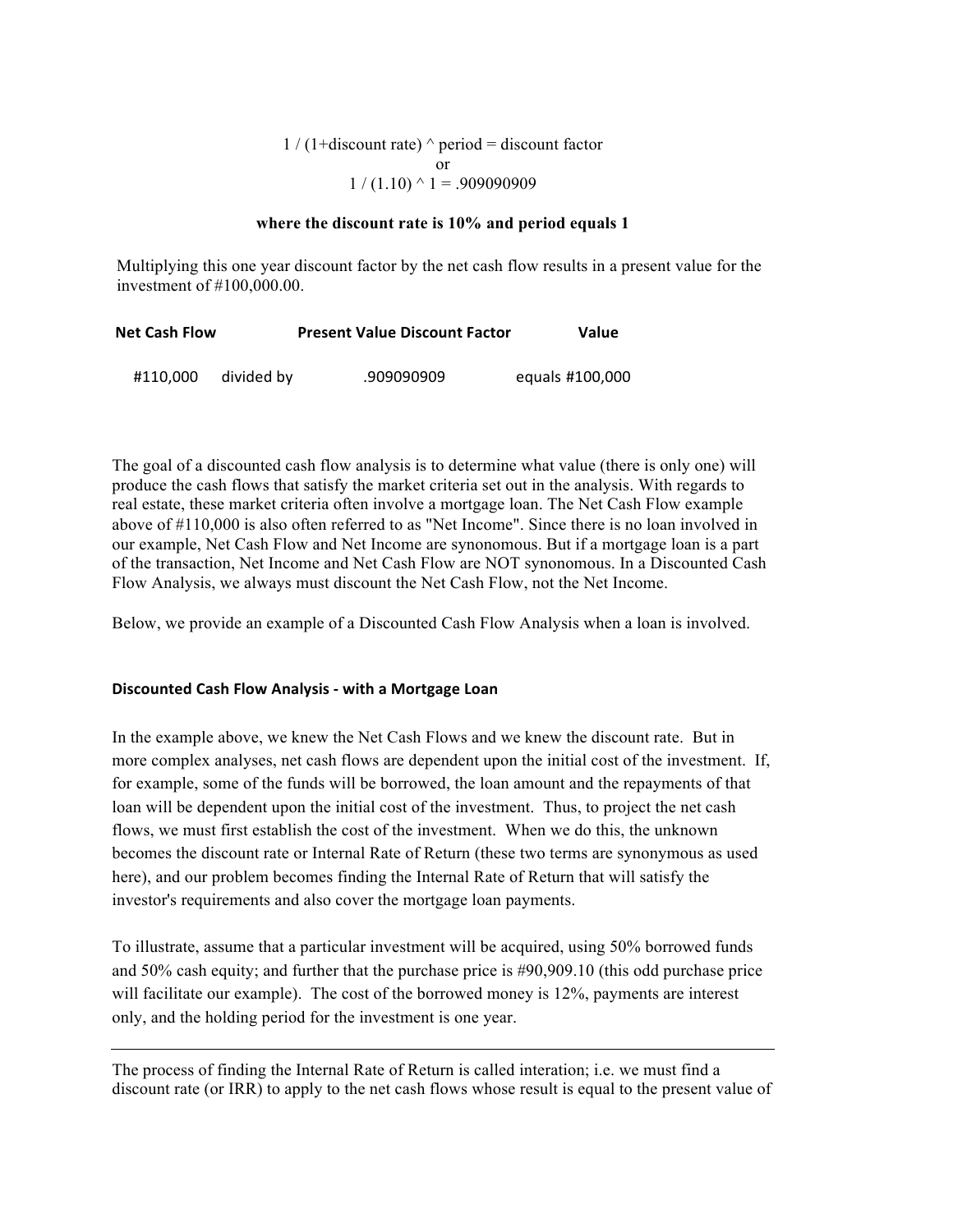the initial cash investment (already known). This is a trial and error method that would take considerable time if done by hand. Fortunately, the computer is able to make these calculations very quickly. The result is shown below.

#### **Calculation of Net Cash Flow**

| <b>Net Cash Flow</b>                         | #50,000      |
|----------------------------------------------|--------------|
| Loan repayment                               | $-45,454.55$ |
| Interest Paid (90,909.10 / 2 x .12 -5,454.55 |              |
| Net Income                                   | #10,000      |
| Sale proceeds upon liquidation #90,909.10    |              |

#### **Calculation of the Present Value Discount Factor for one year at 10%**

| $1/(1+$ discount rate) $\wedge$ period |        | = Discount Factor |
|----------------------------------------|--------|-------------------|
| $1/(1.10)$ ^ 1                         | equals | .9090909          |

#### **Present Value of Net Cash Flows**

|                      |            | <b>Present Value Discount Factor</b> |        |                             |  |
|----------------------|------------|--------------------------------------|--------|-----------------------------|--|
|                      |            | <b>APR</b>                           |        | Value of Initial Investment |  |
| <b>Net Cash Flow</b> |            | <b>IRR</b>                           |        |                             |  |
|                      |            | <b>Equity Yield Rate</b>             |        |                             |  |
| #50,000              | divided by | .909090909                           | equals | #45,454.55                  |  |

As you can see, using an IRR (or discount rate) of 10%, the present value of the net cash flows is equal to the initial investment of #45,454.55. The present value of the initial loan amount must be added to the present value of the initial investment in order to determine the value of the property.

Present Value of Initial Investment #45,454.55

Present Value of Initial Loan #45,454.55